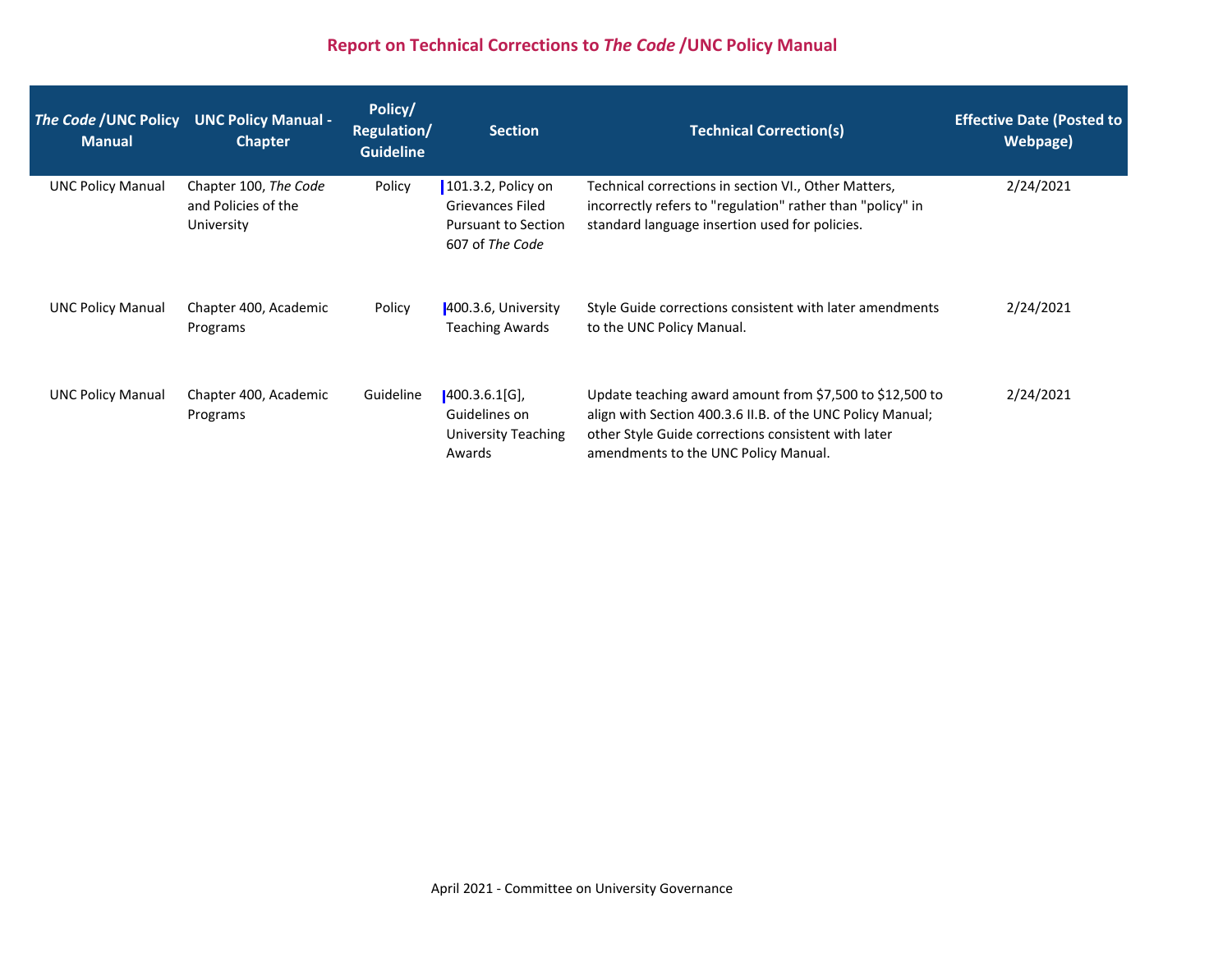101.3.2 Adopted 03/21/03 Amended 06/18/03 Amended 03/19/04 Technical Corrections 08/11/20 Technical Corrections \_\_/\_\_/21

# **Policy on Grievances Filed Pursuant to Section 607 of** *The Code*

<span id="page-1-0"></span>I. Purpose of the Grievance Procedure. Section 607 of *The Code* provides a process for faculty members to seek redress concerning employment related grievances. The function of the grievance procedure is to attempt to reach a consensual resolution of the dispute and, if that fails, to determine whether the contested decision was materially flawed, in violation of applicable policies, standards or procedures. The grievance process is not intended to second-guess the professional judgment of officers and colleagues responsible for making administrative decisions.

# II. Initiation of the Grievance Process

A. Any faculty member who has a grievance, as defined in Section 607(3) of *The Code,* may file a petition for redress in accordance with the procedure established by the constituent institution. The petition of the faculty member shall be in writing and shall set forth in detail the nature of the grievance and against whom the grievance is directed. The petitioner shall set forth any information that he or she considers pertinent to the grievance. The faculty member shall deliver a copy of the petition to the respondent administrator by certified mail or by another means that provides proof of delivery.

B. When a decision not to promote is made at the same time as a decision not to reappoint a faculty member, all challenges to those decisions will proceed pursuant to Section 101.3.1 of the UNC Policy Manual. When a decision not to promote is not made as a part of a reappointment decision, campus policy shall determine which faculty committee has jurisdiction to hear such disputes.

C. Unless the parties to the grievance have participated in mediation prior to the faculty member's filing the petition, before taking any action on the petition, the faculty grievance committee shall refer the matter for mediation in accordance with the policies of the constituent institution.

# III. Mediation of Grievances

A. Mediation is a procedure in which disputing parties enlist the assistance of a neutral party to help them in achieving a voluntary, bilateral agreement that finally and definitively resolves all or portions of their dispute, without resorting to adversarial procedures such as grievance hearings, administrative hearings or litigation. Any such mediated agreement that the parties are able to negotiate will be embodied in a written agreement.

B. The appropriate functions of a mediator are to assist the parties in defining, clarifying, communicating about, and ascertaining the substantiality and relevance of the issues that appear to divide the parties and to aid the parties in generating, considering, and communicating with each other about possible bases for resolving the dispute.

C. Each constituent institution will have a policy either that requires the parties to a dispute made under Section 607 to participate in mediation as a prerequisite to access to the formal faculty grievance process or that permits the parties voluntarily to do so. While there can be no requirement that forces a party to reach a mediated agreement, a constituent institution may have a policy that require the parties to participate in a mediation process about the dispute. If a constituent institution requires participation in mediation, the mediator may assess the value of continuing the mediation. If the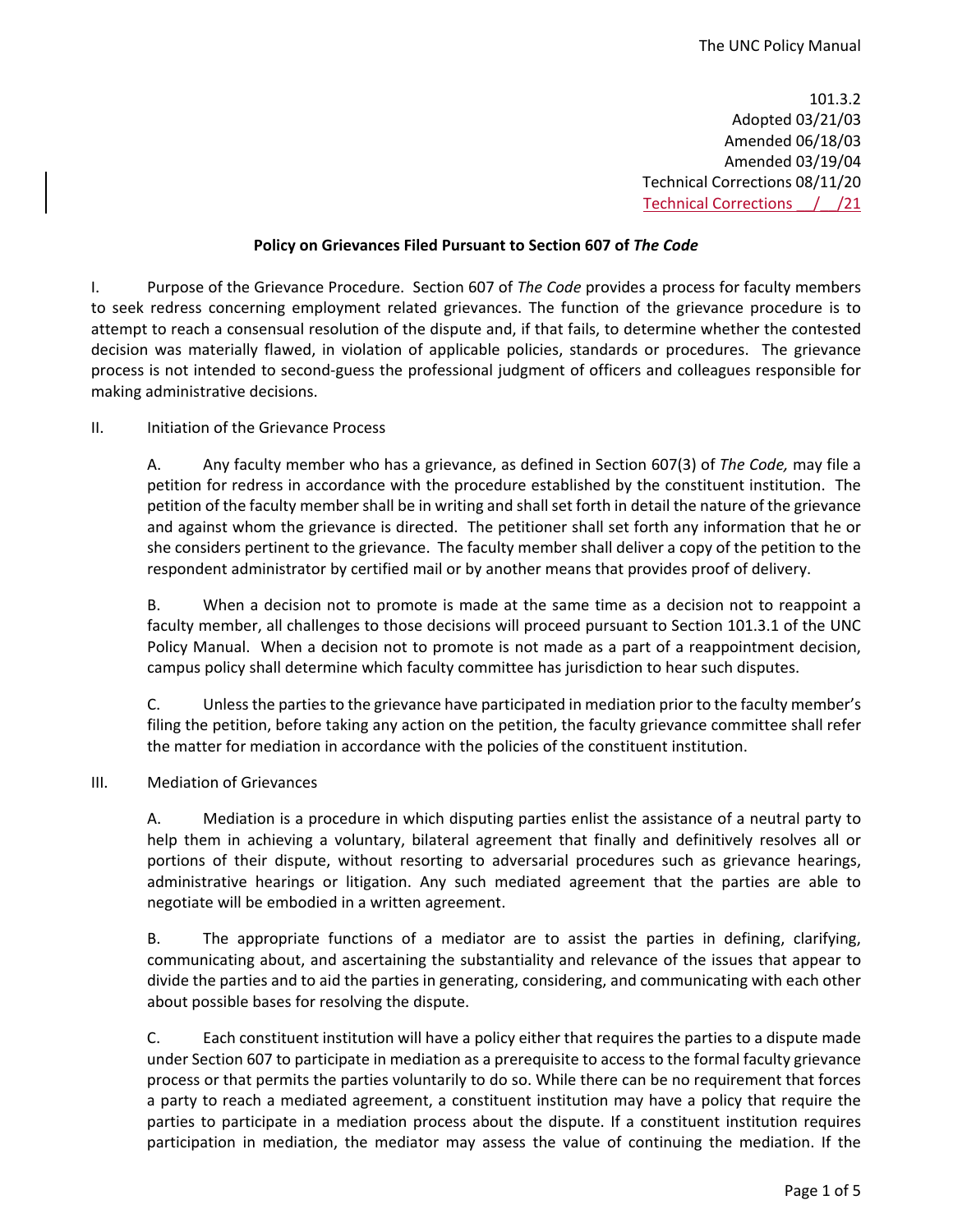mediator determines that the parties are not amenable to a settlement, then the mediator may end the mediation, and the formal grievance hearing process will then begin.

D. Each constituent institution will have a mediation process available which:

1. Has available the number of campus mediators necessary based on the size of the campus and the estimated need. Mediators may be trained members of the faculty or staff, outside mediators from the community, or mediators from other campuses within the University. Mediators may not be members of the faculty hearing committee that hears Section 607 grievances.

2. Requires every mediator to have successfully completed formal mediation training substantially equivalent to that required for certification by the North Carolina Administrative Office of the Courts or to have been formally trained in mediation specifically designed for use in a university setting.

3. Determines under what circumstances, if any, attorneys will be allowed to participate in the mediation process.

4. Assures the parties that a decision by either party not to pursue mediation beyond the campus required minimum will not be held against that party in any way and that no blame will to attach to either party if mediation does not produce a settlement.

5. Provides that no record of a failed mediation process will be produced by the mediator other than an unelaborated written statement to the appropriate authority necessary to invoke the next step in the grievance process, i.e., that mediation was attempted but settlement was not reached.

6. Prohibits the mediator from being called as a witness in any subsequent proceeding, and prohibits anything done or said by either party during a mediation process from being referred to or used against a party in any subsequent proceeding.

E. The adopted mediation policy of each constituent institution must provide that any mediation agreement that obligates the university must be signed by a university official with the authority to bind the university concerning the particular agreement.

F. Any time limit adopted by a constituent institution or by Board of Governors policy concerning the formal resolution of Section 607 grievances will be suspended for the duration of a mediation process being held pursuant to this policy.

# IV. Administrative Decision

A. If the grievance is not resolved through the mediation process, then the matter will be reviewed by the faculty grievance committee established pursuant to Section 607(1) of *The Code.*

B. Standard for determining contested grievances. In order to prevail in the grievance process, a faculty member must establish that the faculty member experienced a remediable injury attributable to the alleged violation of a right or privilege based on federal or state law, university policies or regulations, or commonly shared understandings within the academic community about the rights, privileges and responsibilities attending university employment. Examples would be if the decisionmaker disregarded an established standard for evaluation, relied on impermissible considerations such as race or sex, or failed or refused to consult with or receive information from mandated advisory bodies.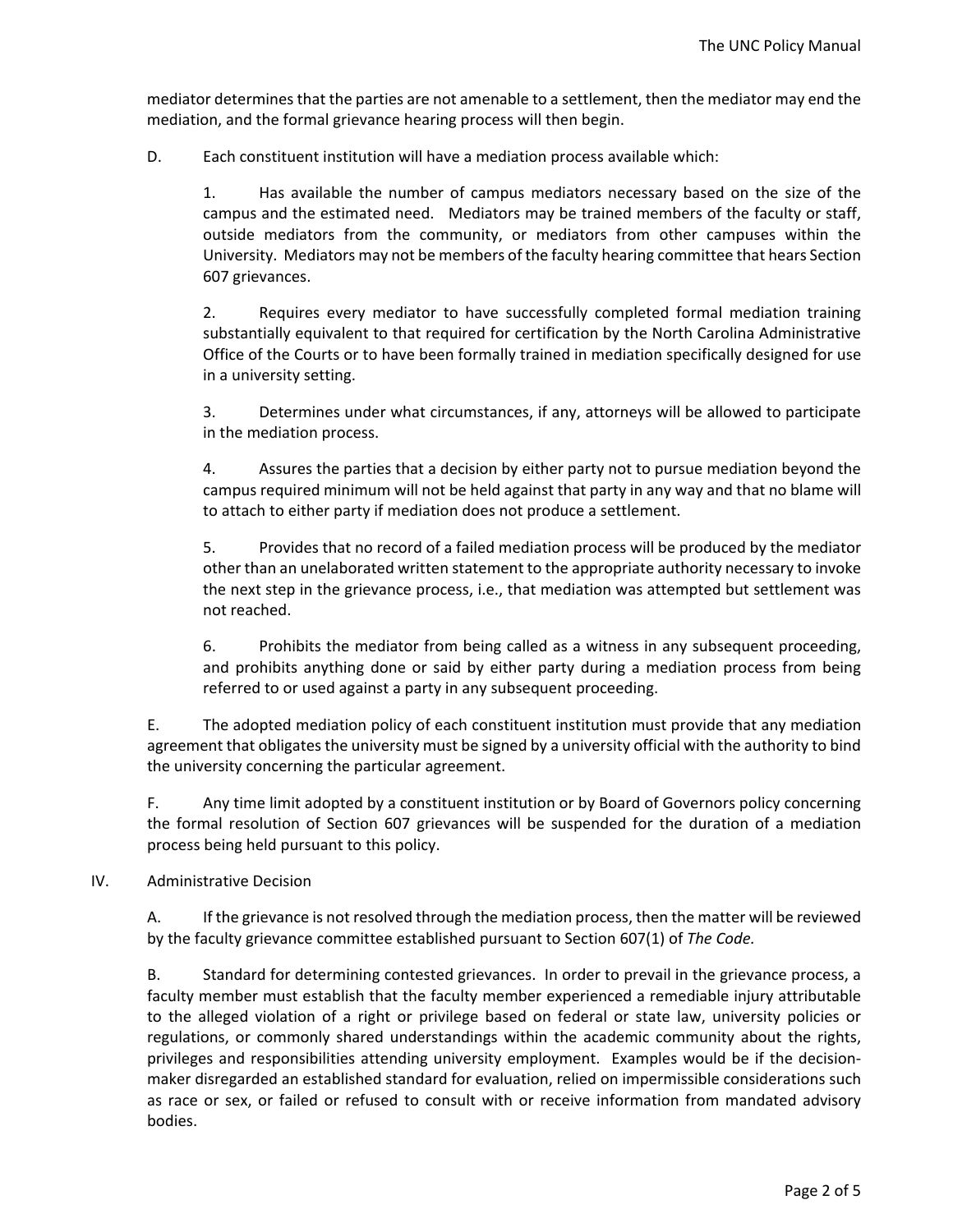C. If mediation fails to produce a voluntary resolution, the faculty grievance committee must decide whether a hearing should be held in response to the petition. The submission of a petition shall not result automatically in an investigation of or hearing on the petition. The committee shall determine whether the facts alleged merit a detailed investigation. The committee is to consider the content of the grievant's petition. Assuming the truth of the information contained in the petition, the committee is to determine whether the contentions advanced by the grievant justify a hearing. A petition properly is dismissed if the grievant fails to allege an injury that would entitle the faculty member to relief in accordance with the standard set out in paragraph IV.B., above. Dismissal is also required if the petition addresses a problem that is not within the committee's jurisdiction.

D. If the petitioner has presented an apparently substantial issue within the purview of the committee's responsibility, the committee will hold an evidentiary hearing. At the hearing, which is to be attended by the grievant and the respondent, the faculty member is to present evidence in support of the faculty member's contentions and the person charged with wrongdoing is to be given an opportunity to respond. The committee is to maintain a complete transcript of all evidence received. Only the evidence so compiled is to form the basis for committee conclusions about the case and any resulting advice to the responsible administrator and the chancellor. The burden is on the grievant to establish by a preponderance of the evidence that the faculty member has experienced an injury that would entitle the faculty member to relief in accordance with the standard set out in paragraph IV.B., above.

E. If, after hearing the matter, the faculty hearing committee determines that an adjustment in favor of the aggrieved faculty member is appropriate, the faculty grievance committee shall so advise the faculty member and the dean, department head, or other respondent administrator. If the relevant administrator does not make the recommended adjustment, or a different adjustment satisfactory to the faculty member, within a reasonable period of time, the faculty grievance committee shall advise the chancellor of its recommendation that an adjustment is appropriate.

F. If, after reviewing the petition or hearing the matter, the faculty grievance committee determines that no adjustment in favor of the grievant is appropriate, it shall so advise the faculty member and the chancellor.

G. The chancellor shall base his or her decision on the recommendation of the faculty committee and the record from the faculty grievance committee hearing. The chancellor may, in his or her discretion, consult with the faculty grievance committee before making a decision. The decision of the chancellor is the final administrative decision.

H. The chancellor shall notify the faculty member and the respondent administrator in writing of the chancellor's decision. The notification shall include a notice of appeal rights, if any, and, if the decision is appealable, it shall contain the information specified in paragraph V.C.2., below.

I. The faculty grievance process is a process available to current members of the faculty of a constituent institution. A faculty member whose employment is terminated during the pendency of a grievance proceeding is not entitled to continue to pursue the grievance. If the employment of a faculty member is terminated after the grievance is filed, the chancellor may, however, in the chancellor's discretion, determine that it is in the best interest of the institution to continue the grievance process.

V. Appeal to the Board of Trustees

A. Decisions which may be appealed.

1. If the faculty grievance committee did not advise that an adjustment in favor of the grievant was appropriate, then the decision of the chancellor is final and may not be appealed.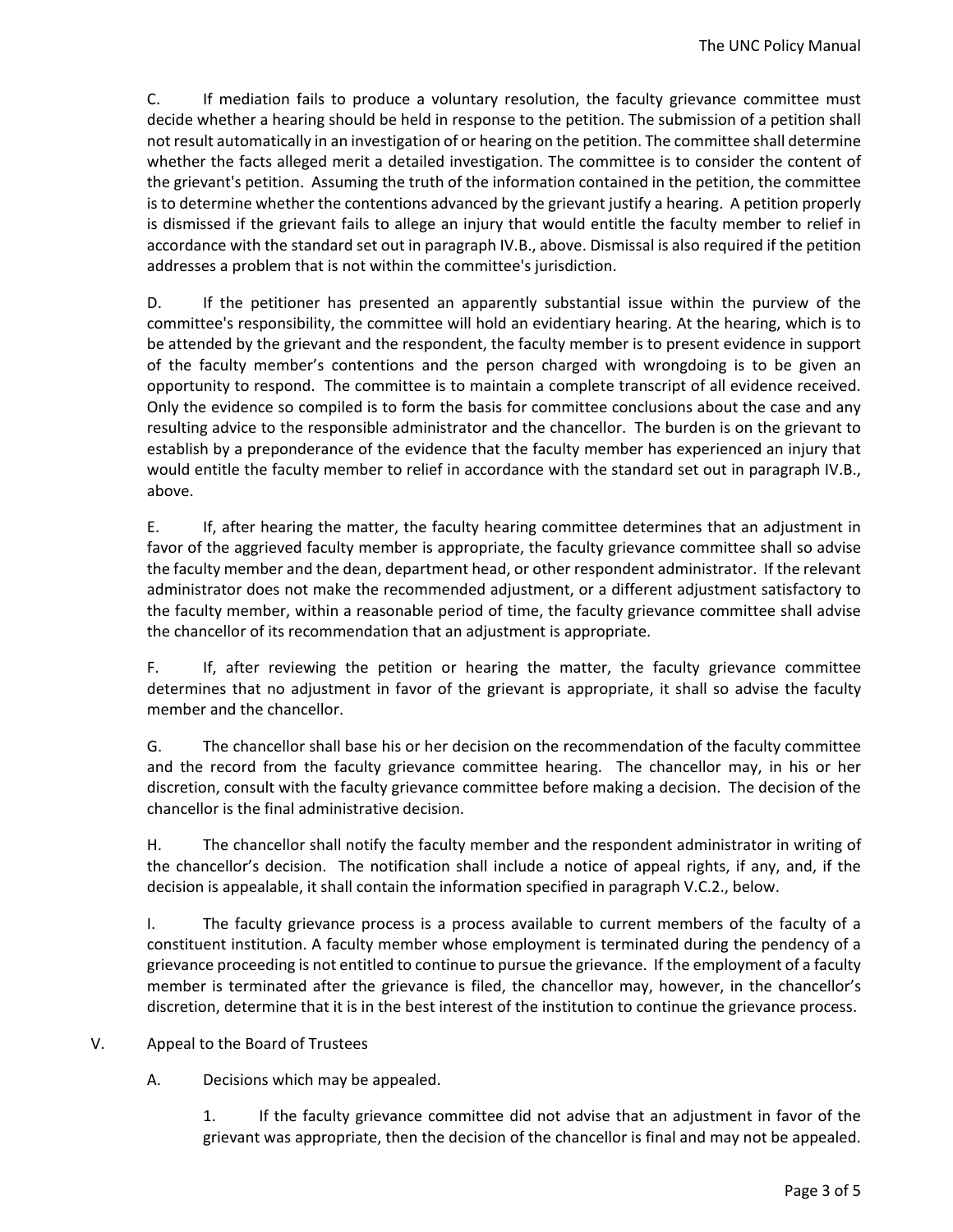2. If neither the relevant administrative official nor the chancellor makes an adjustment that is advised by the faculty grievance committee in favor of the aggrieved faculty member, then the faculty member may appeal to the board of trustees of the constituent institution. The decision of the board of trustees is final.

B. The board of trustees may delegate to a designated committee the authority to make procedural decisions and to make final decisions on behalf of the board concerning appeals of faculty grievances submitted pursuant to section 607 of *The Code*.

### C. Timeline for Appeals

1. A grievant who seeks to appeal the chancellor's disposition of his grievance must file written notice of appeal with the board of trustees, by submitting such notice to the chancellor, with adequate evidence of delivery, within 10 days after the grievant's receipt of the chancellor's decision. The notice shall contain a brief statement of the basis for the appeal. If the board agrees to consider the appeal, it will do so on a schedule established by the chancellor, subject to any instructions received from the board or from a committee of the board which has jurisdiction of the subject matter of the grievance. The board will issue its decision as expeditiously as is practical. If the grievant fails to comply with the schedule established for perfecting and processing the appeal, the board in its discretion may extend the time for compliance or it may dismiss the appeal.

2. If the chancellor's decision is appealable, the chancellor's notice of the disposition of a grievant's case must inform the grievant: (a) of the time limit within which the grievant may file a petition for review by the board of trustees, (b) that a written notice of appeal containing a brief statement of the basis for appeal is required within the ten day period and, (c) that, after notice of appeal is received in a timely manner, a detailed schedule for the submission of relevant documents will be established. All such notices of decision are to be conveyed to the grievant by a method which produces adequate evidence of delivery.

3. To ensure full understanding by the faculty, the appropriate informational document regularly published by the institution (e.g., the faculty handbook), shall include a statement of the time limits established by the Board of Governors or board of trustees policy.

D. Standard of Review. Unless a board of trustees provides by policy for a broader scope of review, in order to prevail before the board of trustees, the faculty member must demonstrate that the chancellor's decision was clearly erroneous, that it violated applicable federal or state law or university policies or regulations, or that the process used in deciding the grievance was materially flawed.

# VI. Other Matters

A. Effective Date. The requirements of this regulation policy shall be effective upon the date of its adoption of this regulation by the presidentby the Board of Governors.

B. Relation to Federal and State Laws. The foregoing policy as adopted by the Board of Governors is meant to supplement, and does not purport to supplant or modify, those statutory enactments which may govern or related to the subject matter of this policy.

CB. Relation to Federal and State Laws and Policies. The foregoing regulation as adopted by the president is meant to supplement, and does not purport to supplant or modify, those statutory enactments, regulations, and policies which may govern or relate to the subject matter of this regulation.Regulations and Guidelines. This policy shall be implemented and applied in accordance with such regulations and guidelines as may be adopted from time to time by the president.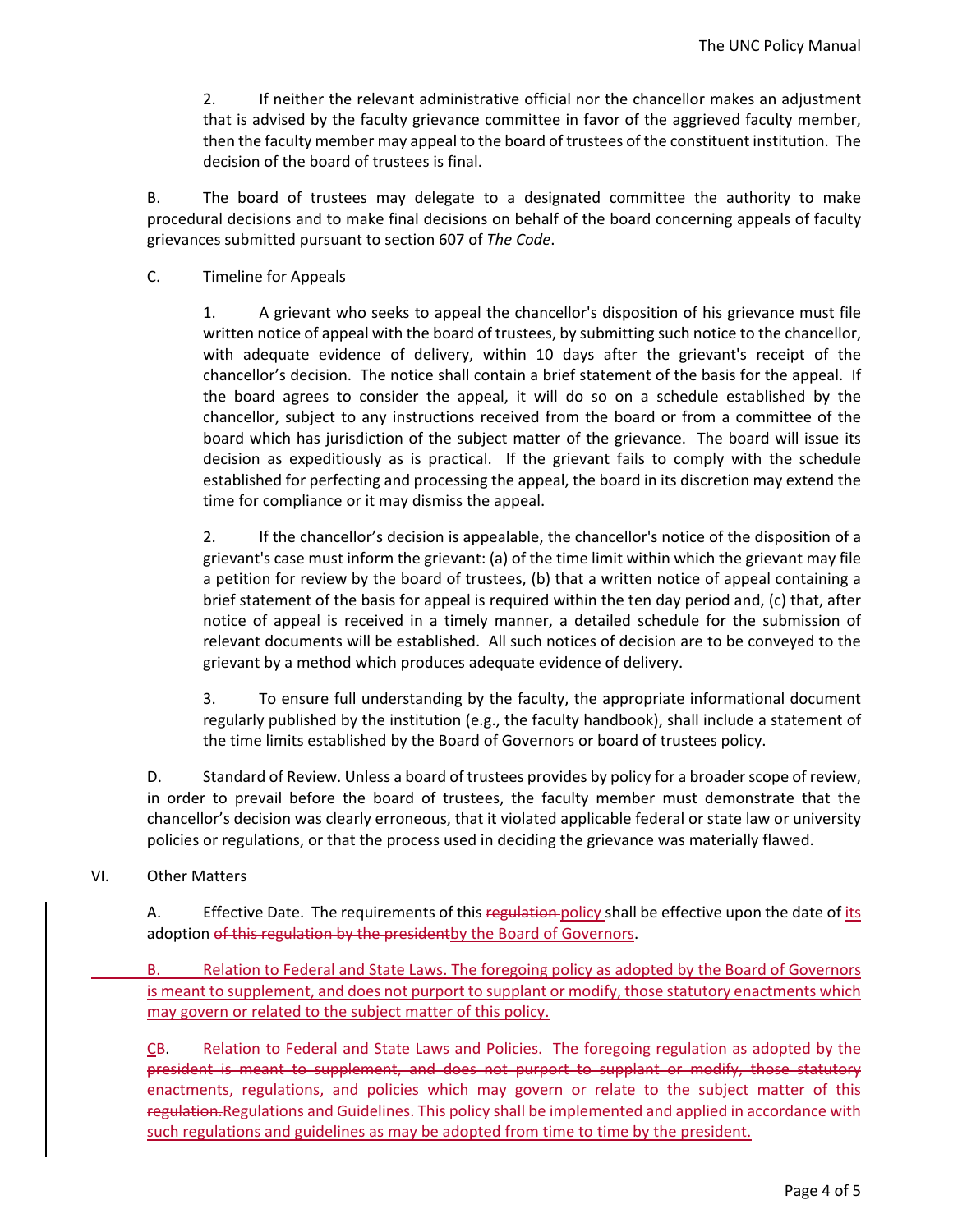

# **Appendix for Policy 101.3.2 Process for Faculty Grievances**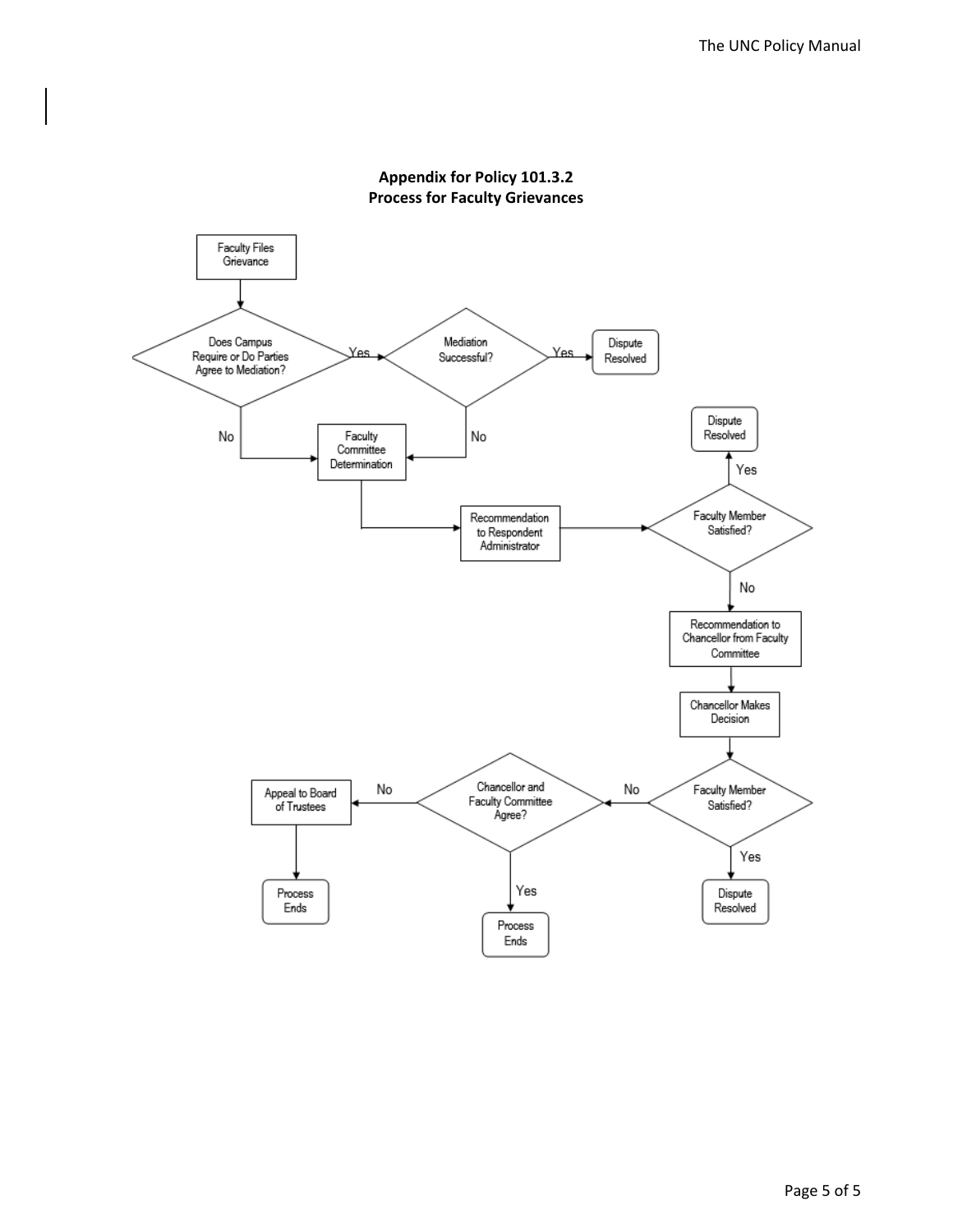400.3.6 Adopted 03/24/94 Amended 09/10/04 Amended 07/01/07 Amended 10/17/08 Amended 06/14/13 Technical Corrections \_\_/\_\_/21

#### **Policy on University Teaching Awards**

#### <span id="page-6-0"></span>**Introduction**

At its September 1993 meeting, the Board of Governors adopted a report on *Tenure and Teaching in the University of North Carolina.* The report, prepared jointly by the Board's Committee on Personnel and Tenure and its Committee on Educational Planning, Policies, and Programs, reaffirmed the Board's insistence that teaching is the primary responsibility of each of the 17 constituent institutions of the University. To underscore the importance of teaching and to encourage, identify, recognize, reward, and support good teaching within the University, the Board adopted a set of six specific recommendations, including the following:

"That the Board of Governors create annual systemwide teaching awards with monetary stipends which are designated "Board of Governors Awards for Excellence in Teaching."

#### I. Annual Awards for Teaching Excellence

A. The Board of Governors will allocate \$352,000 each year for the Awards for Teaching Excellence with approximately one half of the fund (\$217,500) to be used each year for a Ssystemwide awards program and the other half (\$134,500) to be used for allocations to campuses for teaching awards.

B. Each year the chair of the Board of Governors will appoint a special committee, or designate a standing committee such as the Committee on Personnel and Tenure, to provide coordination and oversight for the teaching awards programs.

C. The program of awards will be evaluated and revised periodically.

#### II. System-Wwide Awards

A. Number of Awards. There shall be a total of 17 Board of Governors Awards annually. One recipient shall be nominated from each of the 17 constituent institutions.

B. Nature of Awards and Recognition. Each recipient of a Board of Governors Award for Excellence in Teaching will receive a citation and a one-time award of \$12,500. Presentation of the awards will be made at an appropriate event to be attended by recipients and their guests, members of the Board of Governors, the pPresident and senior vice presidents of the University, the chancellors or their designees, and other guests.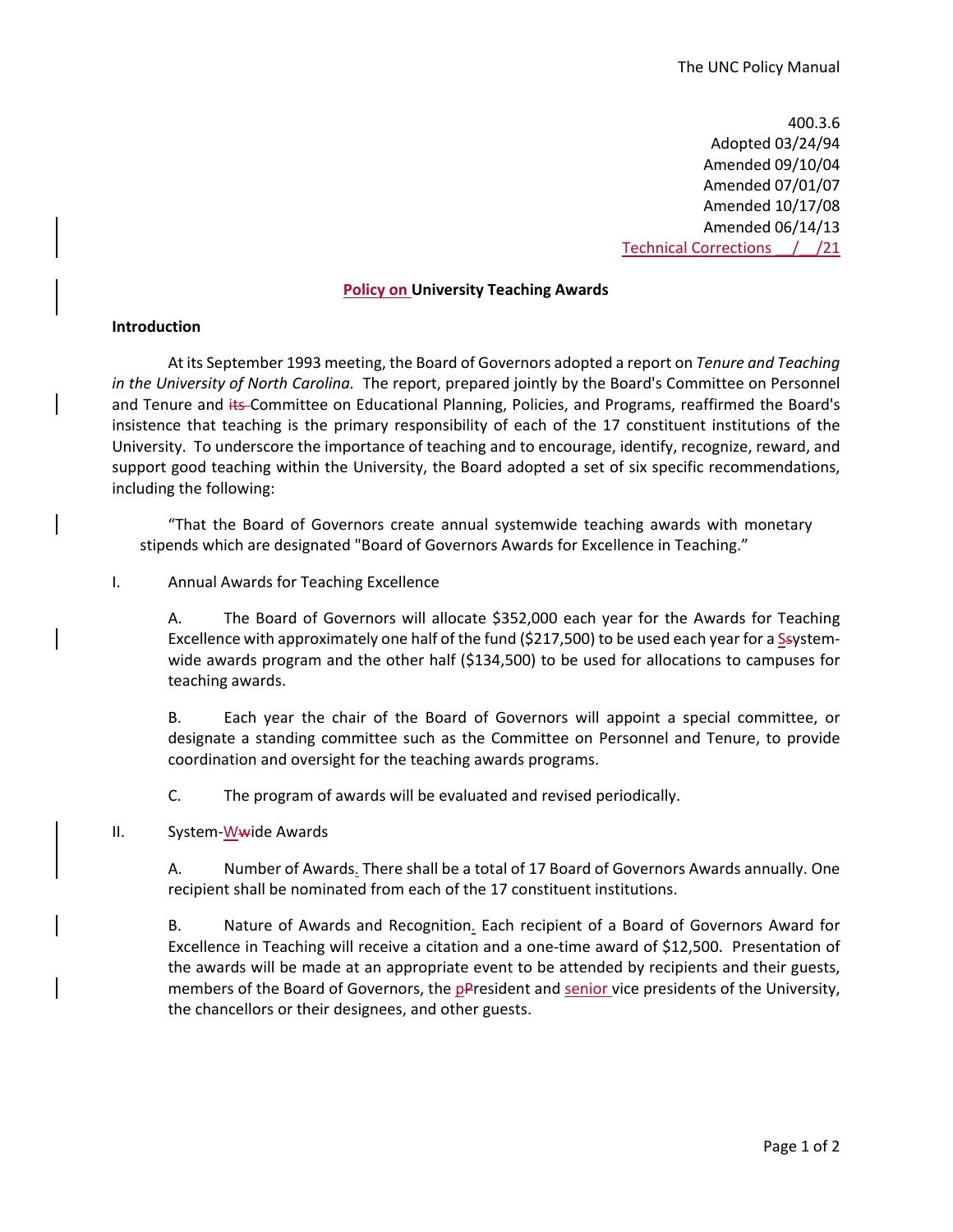C. Eligibility for Selection. Any faculty member who has earned tenure<sup>[1](#page-7-0)</sup> at the institution and has taught at the institution for at least seven years is eligible. - The recipient must have demonstrated excellent or exceptional teaching ability over a sustained period of time. Potential nominees must be teaching in the academic year in which they are selected.

No faculty member will be eligible to receive this award more than once while teaching at any UNC institution.

III. Institutional Teaching Awards

A. A total of \$134,500 will be allocated each year to the 17 constituent institutions to establish additional faculty awards for teaching excellence.

B. Each institution should develop procedures for establishing awards and selecting recipients supported by the Board's allocation.

C. In establishing these awards, the Board gave special emphasis to the smaller institutions with more limited resources and to those institutions which did not have teaching awards.

In keeping with this objective the following eight institutions are allocated \$9,500 each: Elizabeth City State University, Fayetteville State University, North Carolina Central University, University of North Carolina at Asheville, University of North Carolina at Pembroke, University of North Carolina School of the Arts<sub> $\lambda$ </sub><sup>[2](#page-7-1)</sup>, Winston-Salem State University, and North Carolina School of Science and Mathematics, with the other nine constituent institutions being allocated \$6,500 each for teaching awards.

IV. Guidelines for Implementing the Awards for Teaching Excellence. The president will issue guidelines for the nomination and selection of Ssystem-wide teaching awards and the allocation of funds for institutional teaching awards.

# V. Other Matters

A. Effective Date. The requirements of this policy shall be effective on the date of adoption of this policy by the Board of Governors.

A. Relation to State Laws. The foregoing policies as adopted by the Board of Governors are meant to supplement, and do not purport to supplant or modify, those statutory enactments which may govern the activities of public officials.

B. Regulations and Guidelines. These policies shall be implemented and applied in accordance with such regulations and guidelines as may be adopted from time to time by the president.

<span id="page-7-1"></span><span id="page-7-0"></span><sup>&</sup>lt;sup>1</sup>At the North Carolina School of Science and Mathematics and the University of North Carolina School of the Arts, a faculty member with a multi-year contract who has taught at the institution for at least seven years is eligible. <sup>2</sup>Name changed from North Carolina School of the Arts to University of North Carolina School of the Arts effective August 1, 2008.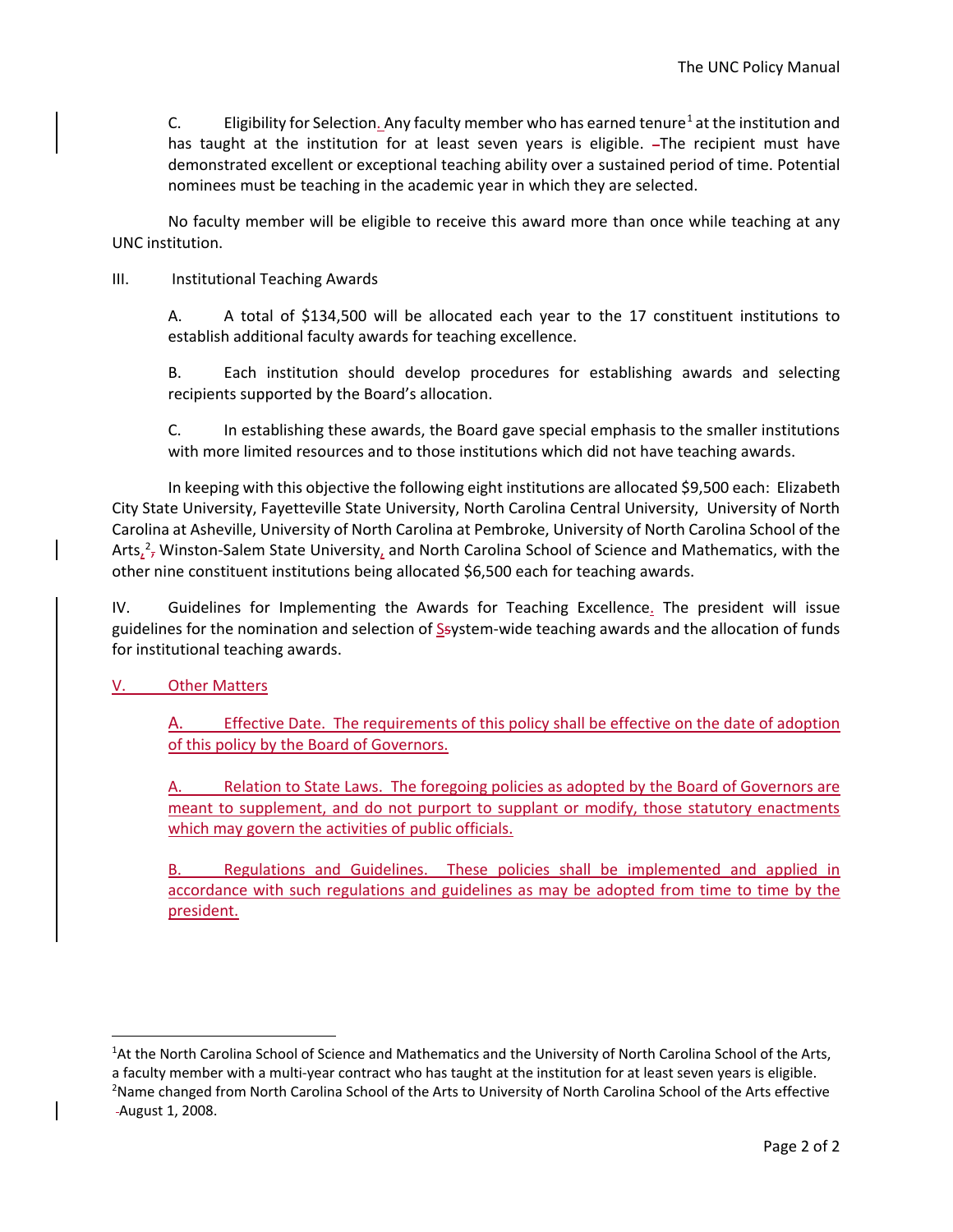400.3.6.1[G] Adopted 4/29/94 Amended 09/10/04 Technical Corrections / /21

### **Guidelines on University Teaching Awards**

<span id="page-8-0"></span>Thisese guidelines contains a summary of the steps to be taken by the constituent institutions to implement Section 400.3.6 of the UNC Policy Manual, the policy amended by the Board of Governors on September 10, 2004, on *Policy on University Teaching Awards*.

### **Implementation of Teaching Awards by the Constituent Institutions**

I. System-Wwide Awards

1A. Each institution should have developed detailed, written procedures for nominating one faculty member annually to receive the Board of Governors Award for Excellence in Teaching.

 $2\underline{B}$ . The selection of the nominee, who must meet the eligibility criteria established by the Board, shall be made by a campus-wide selection committee.

3C. The name of the institution's nominee, along with convincing supportive evidence (e.g., a portfolio), must be submitted to the president through the chancellor of the nominating institution by February 1 of each year.

4F. Portfolios must include:

• 1. A brief written statement which articulates each finalist's teaching philosophy and methods used to achieve educational goals;

• 2. Copies of peer evaluation of teaching;

3. Statements by colleagues and former students of the instructor who have provided letters of support for the nominee;

- 4. A copy of the nominee's resume or curriculum vitae; and
- 5. A current photograph of the nominee.

• 6. Other materials may be included in the portfolio at the discretion of the campus.

 $7.$  These materials will be returned to the campus after the awards ceremony.

5E. The Board of Governors committee charged with overseeing the Teaching Awards process will review the documentation and recommend the names of recipients to the Board of Governors.